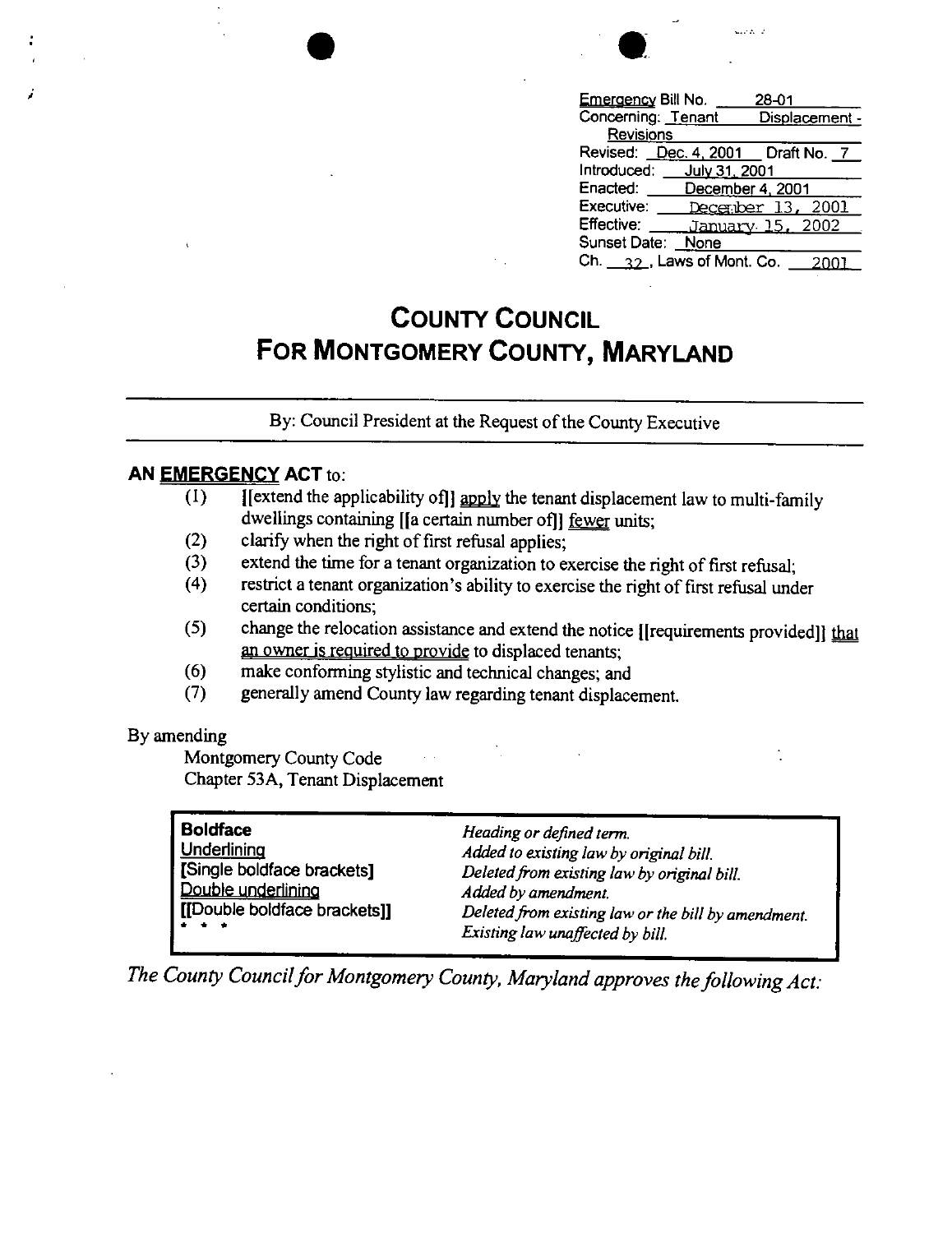$\bar{\mathbf{v}}$ 

 $\hat{\mathcal{A}}$ 

Ü,

 $\ddot{\bullet}$ 

|                         |          |                                |                       |                | EMERGENCY BILL NO. 28-01                                                      |
|-------------------------|----------|--------------------------------|-----------------------|----------------|-------------------------------------------------------------------------------|
| 1                       |          |                                |                       |                | Section 1. Chapter 53A is amended as follows:                                 |
| $\overline{2}$          | 53A-1.   |                                | Legislative findings. |                |                                                                               |
| $\overline{\mathbf{3}}$ |          | The County Council finds that: |                       |                |                                                                               |
| 4                       | (a)      |                                |                       |                | there is a continuing, severe shortage of low and moderate-income             |
| 5                       |          |                                |                       |                | rental housing in the County;                                                 |
| 6                       | (a)      |                                |                       |                | the decline of rental housing units as a proportion of the County's total     |
| 7                       |          |                                |                       |                | housing stock is likely to continue;                                          |
| 8                       | [(c)]    |                                |                       |                |                                                                               |
| 9                       | (b)      |                                |                       |                | tenants often experience significant hardship when they are displaced         |
| 10                      |          |                                |                       |                | by conversion of rental housing; and                                          |
| 11                      | [(d)]    |                                |                       |                |                                                                               |
| 12                      | $\Omega$ |                                |                       |                | it is in the best interests of public health, safety, and welfare to regulate |
| 13                      |          |                                |                       |                | the conversion of rental housing in the [county] County.                      |
| 14                      | $53A-2.$ |                                | Definitions.          |                |                                                                               |
| 15                      | (a)      |                                |                       |                | Convert and conversion mean[s]:                                               |
| 16                      |          | (1)                            | (A)                   |                | changing the use of <b>rental housing</b> to nonresidential use;              |
| 17                      |          | [(2)]                          |                       |                |                                                                               |
| 18                      |          |                                | $\mathbf{B}$          |                | [demolition of] demolishing at least one-third of the units                   |
| 19                      |          |                                |                       |                | in rental housing in a 12-month period;                                       |
| 20                      |          | [(3)]                          |                       |                |                                                                               |
| 21                      |          |                                | $\circ$               |                | displacing tenants from at least one-third of the occupied                    |
| 22                      |          |                                |                       |                | units in rental housing [within any] in a 12-month period                     |
| 23                      |          |                                |                       | by:            |                                                                               |
| 24                      |          |                                | [(A)]                 |                |                                                                               |
| 25                      |          |                                |                       | $\Omega$       | raising rents; or                                                             |
| 26                      |          |                                | [(B)]                 |                |                                                                               |
| 27                      |          |                                |                       | $\overline{u}$ | preparing to rehabilitate the rental housing; or                              |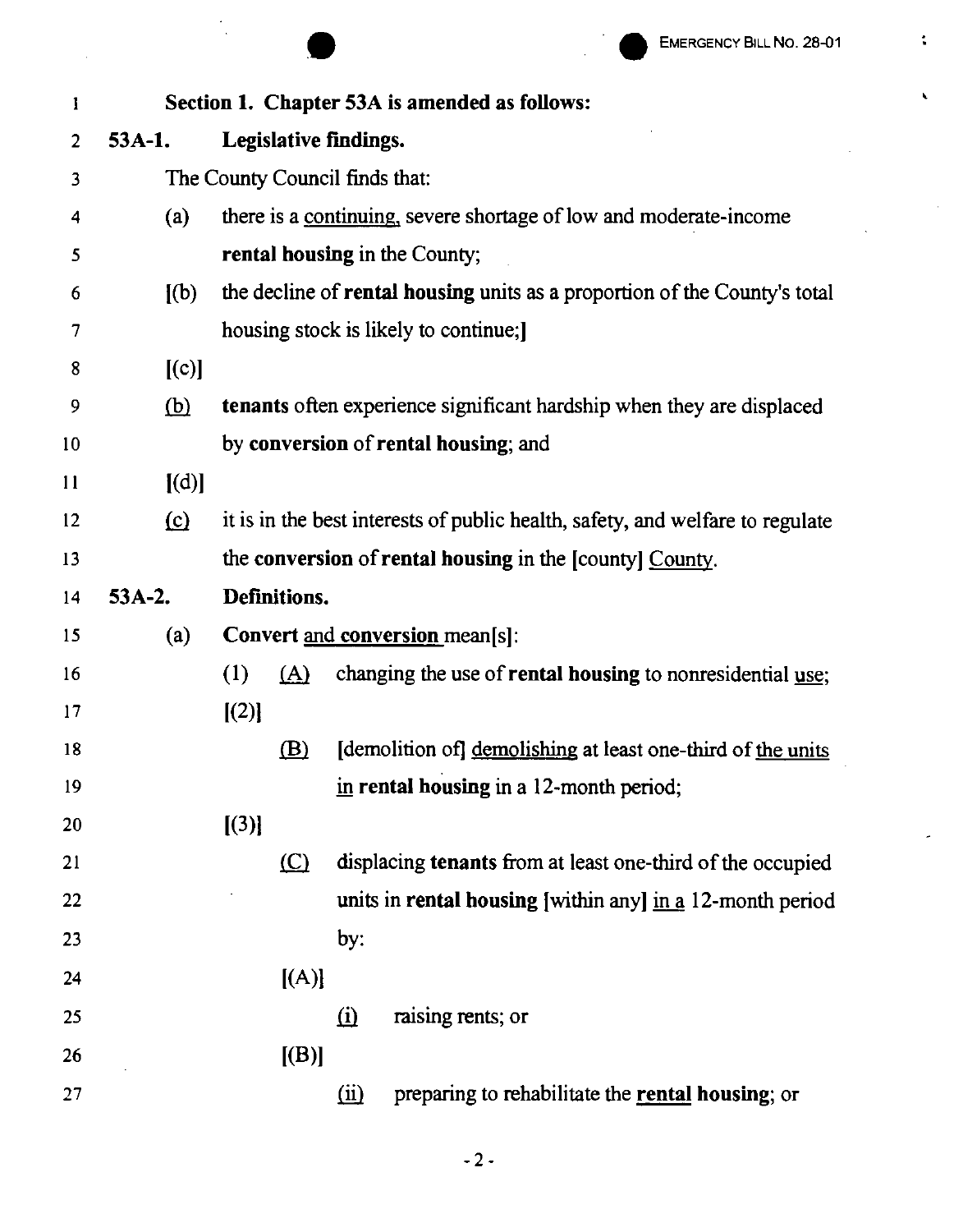| ÷ |    |                         | EMERGENCY BILL NO. 28-01                                                   |
|---|----|-------------------------|----------------------------------------------------------------------------|
|   | 28 |                         | [(4)]                                                                      |
|   | 29 |                         | any other act [which has the effect of ceasing the<br>(D)                  |
|   | 30 |                         | operation] that ends the use of the property as rental                     |
|   | 31 |                         | housing.                                                                   |
|   | 32 |                         | Conversion does not include establishing a condominium or<br>(2)           |
|   | 33 |                         | cooperative.                                                               |
|   | 34 | (b)                     | <b>Department</b> means the Department of Housing and Community            |
|   | 35 |                         | Affairs.                                                                   |
|   | 36 | [(b)]                   |                                                                            |
|   | 37 | $\Omega$                | <b>HOC</b> means the Montgomery County Housing Opportunities               |
|   | 38 |                         | Commission.                                                                |
|   | 39 | [(c)]                   |                                                                            |
|   | 40 | ( <u>d</u> )            | Owner means a person holding title to rental housing.                      |
|   | 41 | [(d)]                   |                                                                            |
|   | 42 | <u>(e)</u>              | <b>Rental housing means a multiple-family dwelling, or a group of</b>      |
|   | 43 |                         | multiple-family dwellings operated as one entity, with a total of at least |
|   | 44 |                         | [10] 4 rental units. Rental housing does not include a dwelling operated   |
|   | 45 |                         | for a religious or charitable purpose.                                     |
|   | 46 | [(e)]                   |                                                                            |
|   | 47 | $\overline{\mathbf{u}}$ | Sale, sell, or selling mean[s]:<br>(1)                                     |
|   | 48 |                         | transfer of title to rental housing;<br><u>(A)</u>                         |
|   | 49 |                         | [(2)]                                                                      |
|   | 50 |                         | transfer in a 12-month period of [at least 51 percent of a<br>$\mathbf{B}$ |
|   | 51 |                         | partnership, limited partnership, corporation, or trust] a                 |
|   | 52 |                         | majority interest in the [that has title to rental housing]                |
|   | 53 |                         | owner; or                                                                  |
|   | 54 |                         | [(3)]                                                                      |
|   |    |                         |                                                                            |

 $\mathcal{L}_{\mathbf{r}}$ 

- 3 -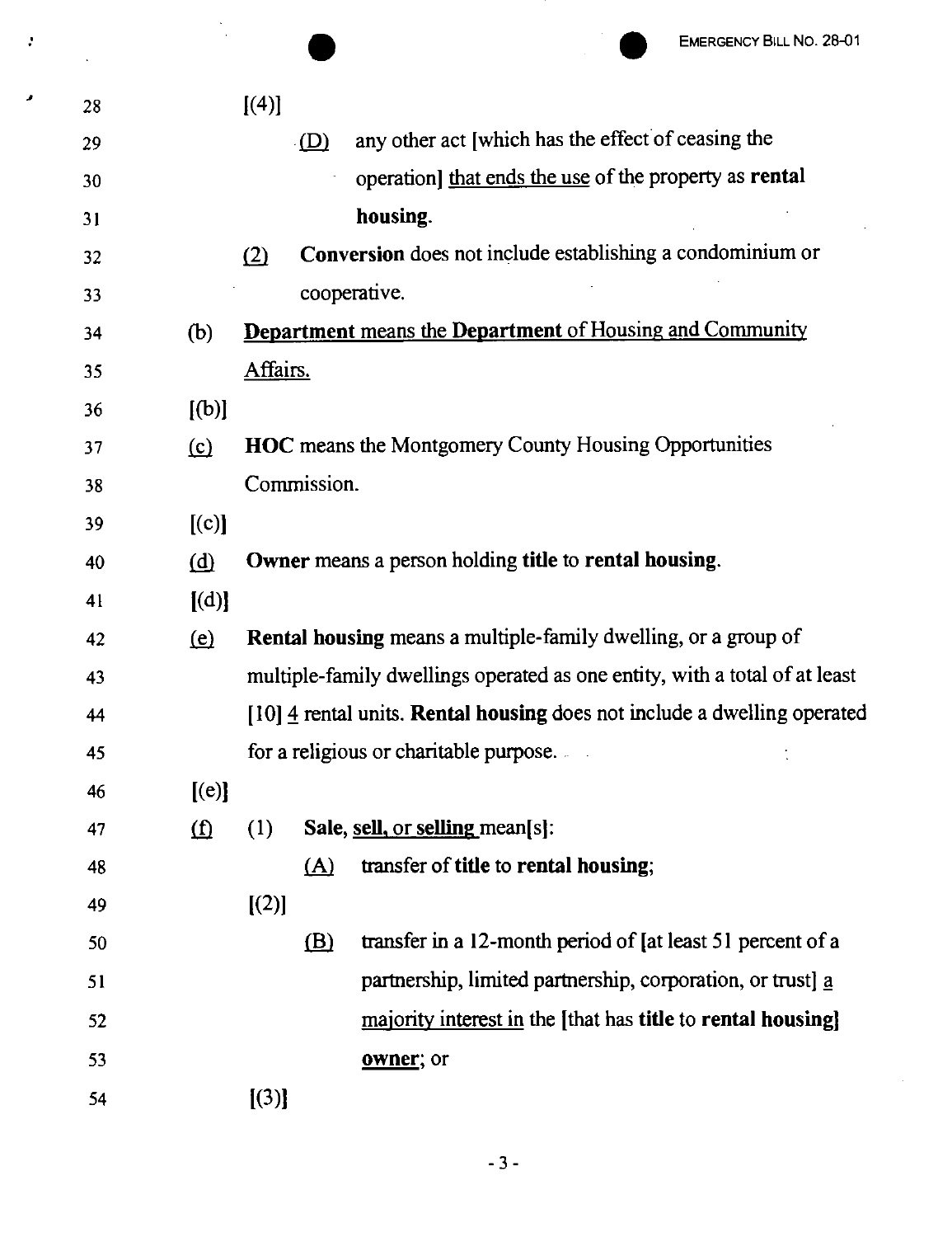$\ddot{\cdot}$ 

 $\mathcal{C}$ 

|    |          |        |               | EMERGENCY BILL NO. 28-01                                                       |
|----|----------|--------|---------------|--------------------------------------------------------------------------------|
| 55 |          |        | (C)           | lease of rental housing for more than 7 years.                                 |
| 56 |          | (2)    |               | These terms do not include entering into a contract for the sale of            |
| 57 |          |        |               | rental housing that gives the County, HOC, or a tenant                         |
| 58 |          |        |               | <b>organization</b> a right of first refusal under this Chapter.               |
| 59 | [(f)]    |        |               |                                                                                |
| 60 | $\Omega$ |        |               | <b>Tenant</b> means [a person] an individual who lives in a rental housing     |
| 61 |          |        |               | unit with the <b>owner's</b> consent and is responsible for paying rent to the |
| 62 |          | owner. |               |                                                                                |
| 63 | [(g)]    |        |               |                                                                                |
| 64 | (h)      |        |               | Tenant organization means an association of tenants of rental                  |
| 65 |          |        | housing that: |                                                                                |
| 66 |          | (1)    |               | represents tenants of [at least 5 units or 30 percent] [[a majority]]          |
| 67 |          |        |               | <u>at least</u> $[[40]]$ 30 percent of the occupied [rental] units [of] in the |
| 68 |          |        |               | <b>rental housing</b> , whichever is greater, and                              |
| 69 |          | (2)    |               | is certified by the Department [of Housing and Community                       |
| 70 |          |        |               | Affairs under according to Executive regulations (adopted by the               |
| 71 |          |        |               | County Executive under method (2).                                             |
| 72 | $[$ (h)] |        |               |                                                                                |
| 73 | $\Omega$ |        | Title means:  |                                                                                |
| 74 |          | (1)    |               | a legal or equitable ownership interest in rental housing; or[;]               |
| 75 |          | (2)    |               | a legal, equitable, or beneficial interest in a partnership, limited           |
| 76 |          |        |               | partnership, corporation, [or] trust, or other person who is not an            |
| 77 |          |        |               | individual, that has a legal or equitable ownership interest in                |
| 78 |          |        |               | rental housing.                                                                |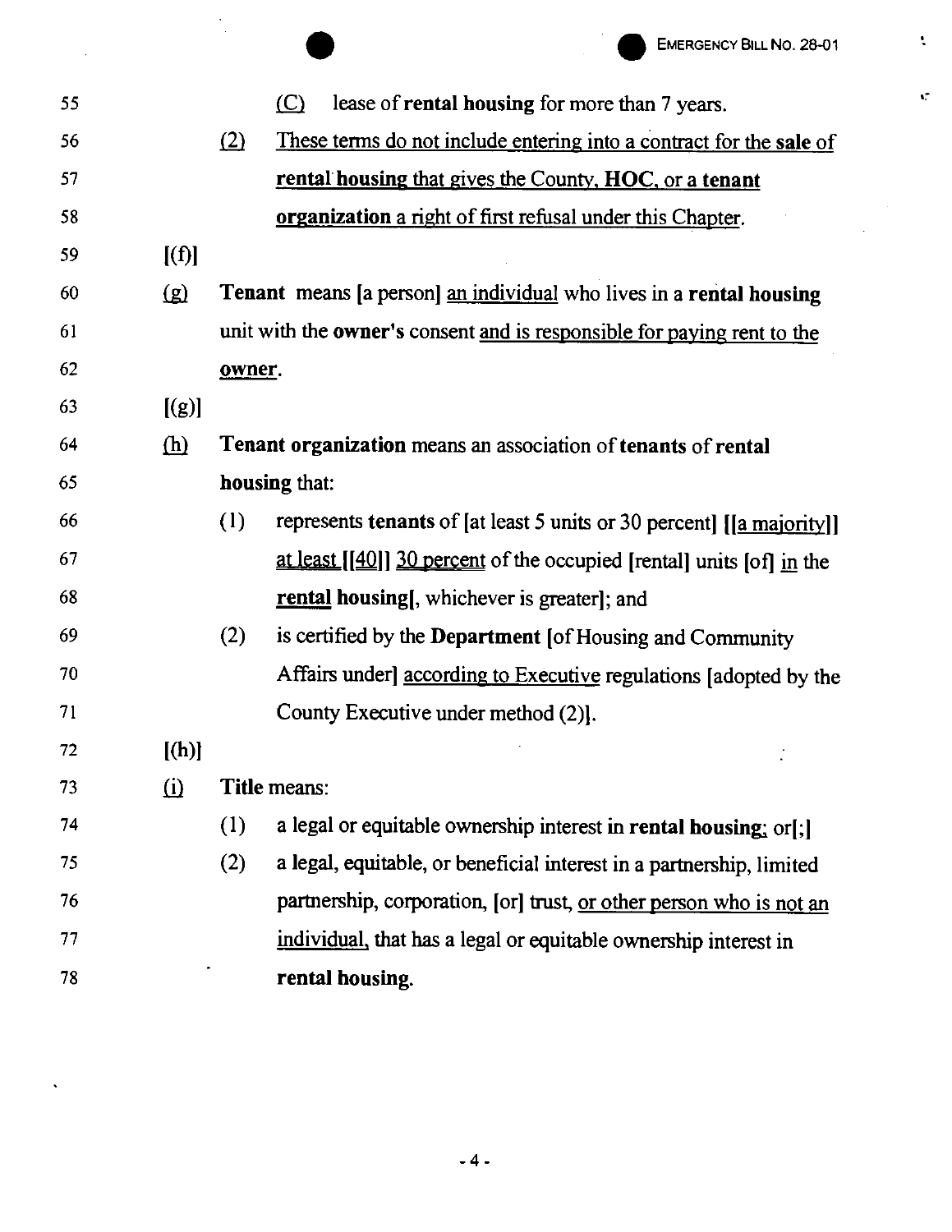|     |             | <b>EMERGENCY BILL NO. 28-01</b>                                                |
|-----|-------------|--------------------------------------------------------------------------------|
| 79  | $53A-3.$    | <b>Notice of sale.</b>                                                         |
| 80  | (a)         | <u>Notice required.</u>                                                        |
| 81  |             | Within 5 days after an owner enters into a bona fide contract of<br>(1)        |
| 82  |             | sale to sell rental housing, the owner must provide written                    |
| 83  |             | notice of the sale:                                                            |
| 84  |             | to each tenant in the rental housing by first class mail;<br>(A)               |
| 85  |             | posted in the public areas of the rental housing; and<br>(B)                   |
| 86  |             | to the Department with a list identifying each tenant and<br>(C)               |
| 87  |             | the tenant's address.                                                          |
| 88  |             | The notice of sale must offer to sell the rental housing to any<br>(2)         |
| 89  |             | <b>tenant organization</b> under Section 53A-4, and include any other          |
| 90  |             | information required by Executive regulations.                                 |
| 91  | <u>(b)</u>  | <b>Tenant organization.</b> If there is no certified tenant organization for   |
| 92  |             | the rental housing when the notice of the sale is due under subsection         |
| 93  |             | (a), then a <b>tenant organization</b> may be formed to exercise the right of  |
| 94  |             | first refusal if the Department certifies the organization within 45 days      |
| 95  |             | after the owner provides notice to the tenants under subsection (a).           |
| 96  | $53A-[3]4.$ | Right of first refusal to buy rental housing.                                  |
| 97  | (a)         | [Offer of right] Right of first refusal. An owner must offer the County,       |
| 98  |             | HOC, and any tenant organization [a] the right [of first refusal] to buy       |
| 99  |             | rental housing before selling the rental housing to another party,             |
| 100 |             | funless the buyer signs a 3-year agreement not to convert the housing          |
| 101 |             | that the <b>Department</b> of Housing and Community Affairs approves           |
| 102 |             | except as provided under [subsection (e)] Section 53A-5.                       |
| 103 | <u>(b)</u>  | <i>Requirements for offer.</i> [The] An offer required by subsection (a) must: |
| 104 |             | be in writing;<br>(1)                                                          |

·'

 $\bar{\phi}$ 

- *5* -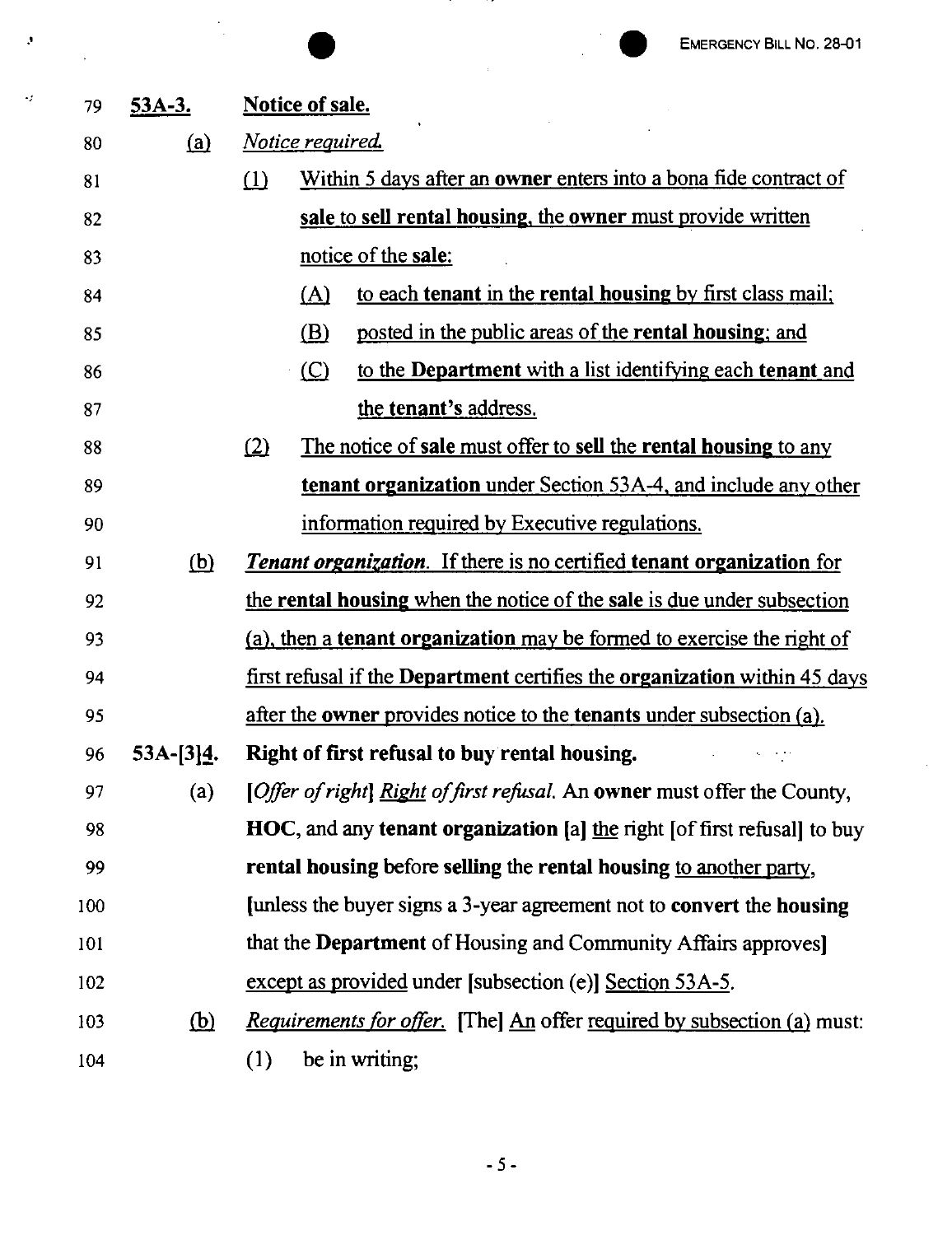$\pmb{\epsilon}$ 

 $\Omega$ 

| (2)<br>be sent by certified mail, return receipt requested, within 5<br>105         |  |
|-------------------------------------------------------------------------------------|--|
|                                                                                     |  |
| business days after:<br>106                                                         |  |
| the execution of a bona fide contract of sale, for the<br>(A)<br>107                |  |
| County, HOC, and any existing tenant organization; or<br>108                        |  |
| the Department certifies a tenant organization, for a new<br>(B)<br>109             |  |
| <b>tenant organization formed under Section 53A-3(b);</b><br>110                    |  |
| [(2)]<br>111                                                                        |  |
| (3)<br>include substantially the same terms and conditions as a pending<br>112      |  |
| bona fide [pending] contract of sale from a third party to buy the<br>113           |  |
| rental housing; and<br>114                                                          |  |
| $\vert (3) \vert$<br>115                                                            |  |
| $\Delta$<br>remain open for:<br>116                                                 |  |
| 117<br>60 days after it is received [by], for the County[,] and<br>(A)              |  |
| $HOC[,$ ; and<br>118                                                                |  |
| <u>(B)</u><br>90 days after it is received by any tenant organization,<br>119       |  |
| including a new tenant organization formed under<br>120                             |  |
| 121<br>Section $53A-3(b)$ .                                                         |  |
| [(b)]<br>122                                                                        |  |
| $\Omega$<br>Information and inspection. The owner must give the County, HOC,<br>123 |  |
| and any tenant organization:<br>124                                                 |  |
| (1)<br>any information about the rental housing relevant to [the<br>125             |  |
| exercise of <u>exercising</u> the right of first refusal, [[including]] such<br>126 |  |
| as architectural and engineering plans and specifications, and<br>127               |  |
| operating data; and<br>128                                                          |  |
| (2)<br>access to the rental housing [for] to inspect [ion] the property and<br>129  |  |
| 130<br>conduct reasonable tests at reasonable times [and] after                     |  |
| reasonable notice.<br>131                                                           |  |

 $\bar{z}$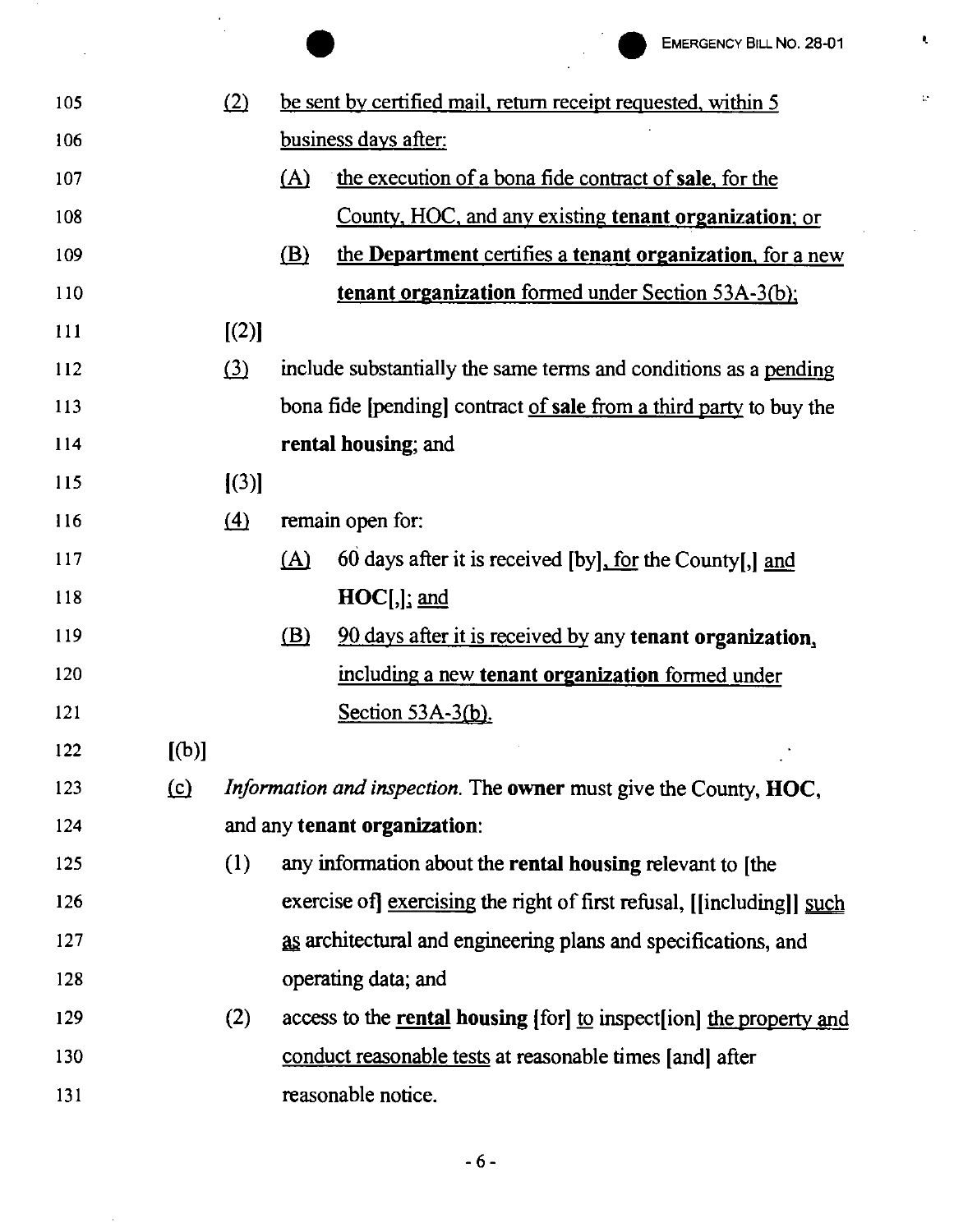|     |       |            | <b>EMERGENCY BILL NO. 28-01</b>                                                                                                                                             |
|-----|-------|------------|-----------------------------------------------------------------------------------------------------------------------------------------------------------------------------|
| 132 |       |            | The County, HOC, and any tenant organization must pay the owner                                                                                                             |
| 133 |       |            | a reasonable deposit for any architectural and engineering plans                                                                                                            |
| 134 |       |            | that the owner provides. The owner must refund the deposit                                                                                                                  |
| 135 |       |            | when the plans are returned to the <b>owner</b> . The County Executive                                                                                                      |
| 136 |       |            | must [adopt] issue regulations [under method $(2)$ ] to implement                                                                                                           |
| 137 |       |            | this subsection.                                                                                                                                                            |
| 138 | [(c)] |            |                                                                                                                                                                             |
| 139 | (d)   |            | Exercise of right of first refusal. [Within 60 days after receiving the                                                                                                     |
| 140 |       | offer, the |                                                                                                                                                                             |
| 141 |       | (1)        | The County, HOC, or a tenant organization may exercise the                                                                                                                  |
| 142 |       |            | right of first refusal by accepting the offer [to buy the rental                                                                                                            |
| 143 |       |            | housing] within the applicable period under subsection (b)(4).                                                                                                              |
| 144 |       |            | The County and HOC [must not] may accept an offer to buy                                                                                                                    |
| 145 |       |            | rental housing [located] in a municipality [without the approval                                                                                                            |
| 146 |       |            | of only if the [municipality's governing body] municipality                                                                                                                 |
| 147 |       |            | approves.                                                                                                                                                                   |
| 148 |       | <u>(2)</u> | The owner must sell the rental housing under the right of first                                                                                                             |
| 149 |       |            | refusal if the acceptance includes[ $\colon$ (1)] substantially the same                                                                                                    |
| 150 |       |            | terms and conditions contained in the owner's [offer] bona fide                                                                                                             |
| 151 |       |            | contract of sale with the third party, including any contract term                                                                                                          |
| 152 |       |            | that provides for a bona fide real estate commission payable to an                                                                                                          |
| 153 |       |            | independent broker[;] $\left[\frac{\text{and}}{\text{d}}\right]$ $\left[\frac{\text{2}}{\text{d}}\right]$ a 180-day] $\left[\frac{\text{any}}{\text{tan}}\right]$ financing |
| 154 |       |            | contingency]]. Notwithstanding this general requirement or any                                                                                                              |
| 155 |       |            | term of the contract, the County, HOC, or a tenant organization                                                                                                             |
| 156 |       |            | may condition its acceptance on obtaining financing at any time                                                                                                             |
| 157 |       |            | before the deadline in paragraph (3) for completing the sale.                                                                                                               |

 $\frac{4}{3}$ 

- 7 -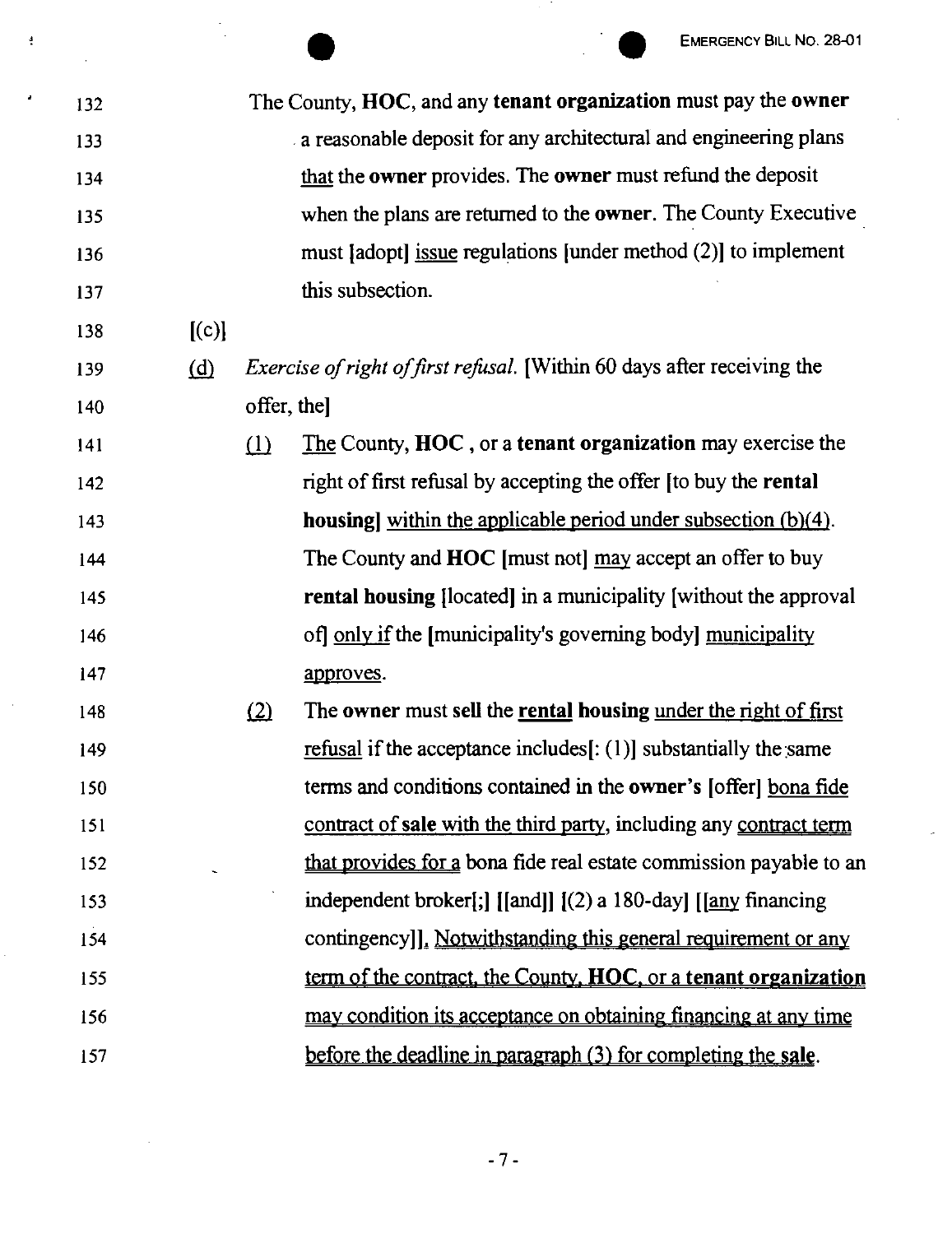$\mathfrak{t}$ 

 $\hat{\mathbf{v}}$ 

|     |        |            |     | <b>EMERGENCY BILL NO. 28-01</b>                                                  |
|-----|--------|------------|-----|----------------------------------------------------------------------------------|
| 158 |        | (3)        |     | [[A]] The owner and the County, HOC, or tenant organization                      |
| 159 |        |            |     | must complete a sale under this subsection [[must be completed]]                 |
| 160 |        |            |     | within 180 days after [receipt of] the County, HOC, or tenant                    |
| 161 |        |            |     | <b>organization</b> receives the <b>owner's</b> offer unless the [parties agree] |
| 162 |        |            |     | <b><u>owner agrees</u></b> to extend [this] the 180-day period.                  |
| 163 |        | $\Delta$   |     | Before a tenant organization completes a sale under paragraph                    |
| 164 |        |            |     | (3), a majority of all of the tenants must ratify the purchase.                  |
| 165 |        | <u>(5)</u> |     | The right of first refusal applies in the following order of priority:           |
| 166 |        |            | (A) | the County [has first priority and];                                             |
| 167 |        |            | (B) | <b>HOC</b> [has second priority in the exercise of the right of                  |
| 168 |        |            |     | first refusal. If more than one] ; and                                           |
| 169 |        |            | (C) | any tenant organization [exercises the right of first]                           |
| 170 |        |            |     | refusal, a priority among the tenant organizations must be                       |
| 171 |        |            |     | established by lottery. The County Executive must adopt                          |
| 172 |        |            |     | criteria in regulations under method (2) for County                              |
| 173 |        |            |     | exercise of the right of first refusal which will preserve                       |
| 174 |        |            |     | economically viable low and moderate-income rental                               |
| 175 |        |            |     | housing in the County].<br>* v.                                                  |
| 176 |        | [(5)]      |     |                                                                                  |
| 177 |        | $\omega$   |     | The Executive must issue regulations that establish procedures                   |
| 178 |        |            |     | and guidelines for exercising the County's right of first refusal.               |
| 179 | [[(e)] |            |     | <b>Tenant organization</b> ownership interest. [[If]] The Executive may          |
| 180 |        |            |     | issue regulations under method (2) to require a tenant organization that         |
| 181 |        |            |     | joins with a third party to purchase the rental housing [J, the tenant           |
| 182 |        |            |     | organization must]] to maintain [[at least]] a [[15-percent ownership]]          |
| 183 |        |            |     | certain property interest in the rental housing. If the Executive issues a       |
| 184 |        |            |     | regulation under this subsection, the regulation must specify:                   |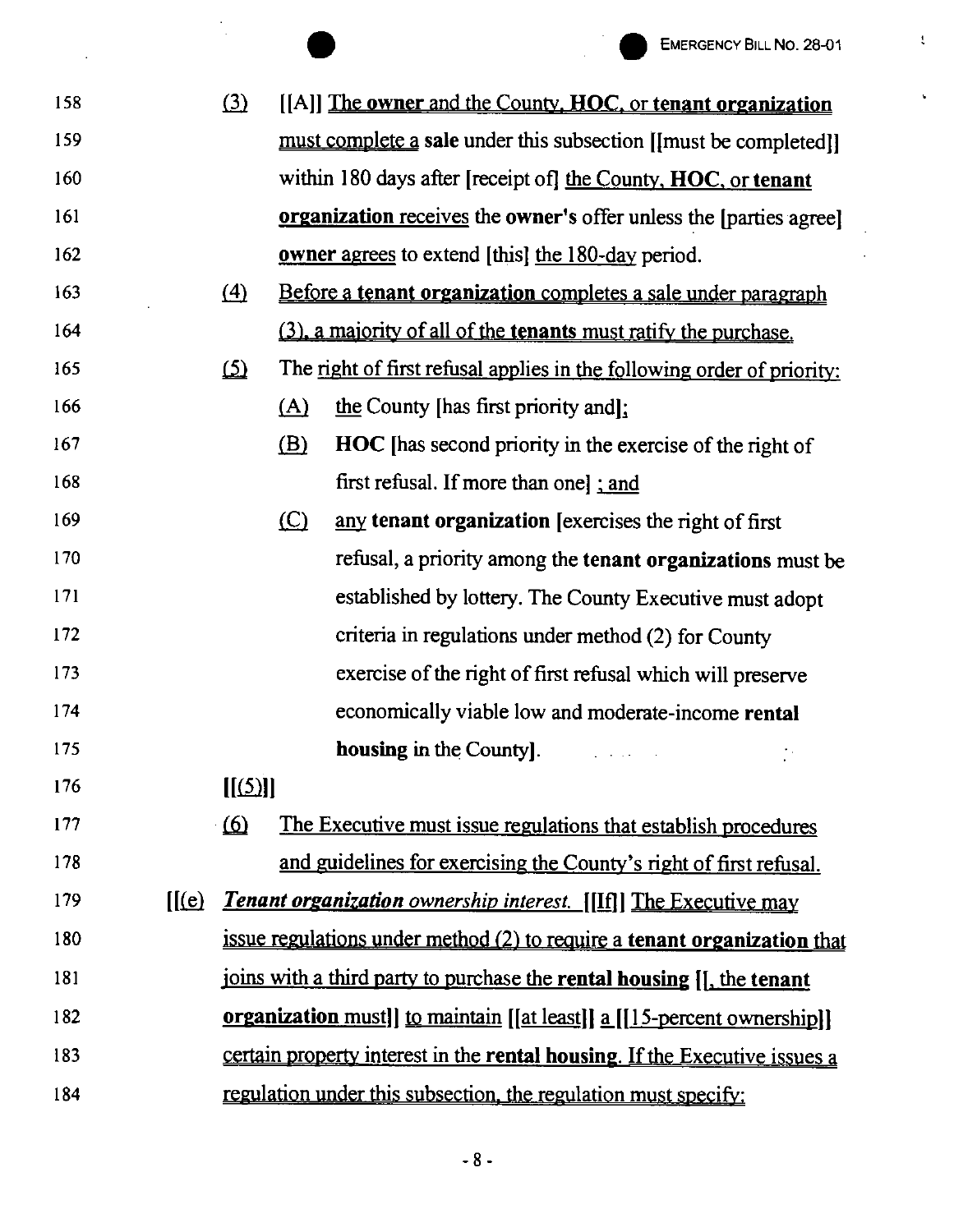$\sim$ 

|     |     |               |          | EMERGENCY BILL NO. 28-01                                                                |
|-----|-----|---------------|----------|-----------------------------------------------------------------------------------------|
| ٠., | 185 |               | $\omega$ | how long the <b>organization</b> must maintain the interest;                            |
|     | 186 |               | (2)      | the acceptable forms of ownership or other property interest; and                       |
|     | 187 |               | $\Omega$ | the consequences of failing to maintain the property interest.                          |
|     | 188 | [(d)]         |          |                                                                                         |
|     | 189 | [(f)]         |          |                                                                                         |
|     | 190 | <u>(c)</u>    |          | <i>Expiration of right of first refusal.</i> If the County, <b>HOC</b> , and any tenant |
|     | 191 |               |          | <b>organization</b> do not exercise their [right] rights of first refusal within        |
|     | 192 |               |          | [60 days after receiving the offer, the offer expires. After the offer                  |
|     | 193 |               |          | expires] $[[within]]$ the applicable period under subsection $(b)(4)$ , the             |
|     | 194 |               |          | owner may sell the rental housing to [any other purchaser] the third                    |
|     | 195 |               |          | party buyer under substantially the same terms and conditions offered to                |
|     | 196 |               |          | the County, HOC, and [each] any tenant organization.                                    |
|     | 197 | [[(g)]]       |          |                                                                                         |
|     | 198 | $\Omega$      |          | <i>Immunity</i> . The County, HOC, and any tenant organization are not                  |
|     | 199 |               |          | liable for any [damage caused by their] damages incurred by the owner,                  |
|     | 200 |               |          | a third-party buyer, a tenant, or any other person in connection with a                 |
|     | 201 |               |          | decision [not] to exercise [their] or not exercise a right of first refusal             |
|     | 202 |               |          | under this Section.                                                                     |
|     | 203 | <u>53A-5.</u> |          | Sales not requiring right of first refusal.                                             |
|     | 204 | [(e)]         |          |                                                                                         |
|     | 205 | <u>(a)</u>    |          | [Three-year agreement] <u>Agreement</u> not to convert.                                 |
|     | 206 |               | $\Omega$ | An owner may sell rental housing without [offering the]                                 |
|     | 207 |               |          | providing any right of first refusal [required by subsection (a)]                       |
|     | 208 |               |          | under Section 53A-4 if $[$ : (1)] the <b>Department</b> approves a written              |
|     | 209 |               |          | agreement that:                                                                         |

 $\mathcal{I}$ 

 $\sim 10^7$ 

 $\cdot$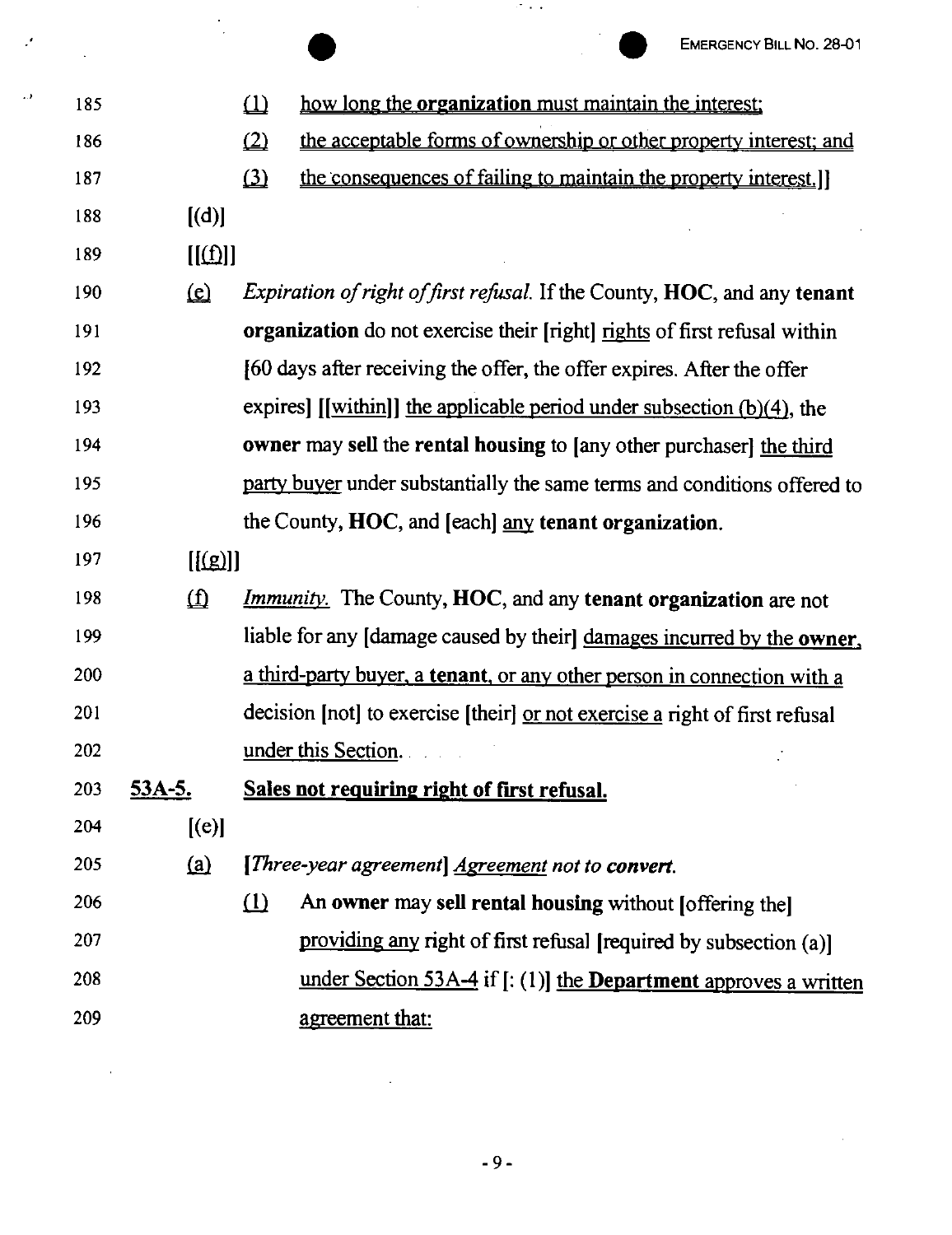$\hat{\mathbf{r}}$ 

 $\bar{\chi}$  .

|     |       |     |         | <b>EMERGENCY BILL NO. 28-01</b>                                  |
|-----|-------|-----|---------|------------------------------------------------------------------|
| 210 |       | (A) |         | prohibits the buyer $[(A)$ agrees in writing not to convert      |
| 211 |       |     |         | from converting the rental housing for $[3]$ at least 5 years    |
| 212 |       |     |         | after the sale; [[and]]                                          |
| 213 |       | (B) |         | [submits the agreement to] the <b>Department</b> [of Housing]    |
| 214 |       |     |         | and Community Affairs] received from the prospective             |
| 215 |       |     |         | buyer at least 30 days before the sale; and                      |
| 216 |       | (C) |         | except as provided in [[subsection $(c)$ ]] paragraph $(2)(B)$ , |
| 217 |       |     |         | requires the buyer to follow the voluntary rent increase         |
| 218 |       |     |         | guidelines published annually under Section 29-53 [[for]]        |
| 219 |       |     | during: |                                                                  |
| 220 |       |     | (i)     | [[all tenants who resided in the rental housing                  |
| 221 |       |     |         | when the <b>Department</b> approved the agreement,               |
| 222 |       |     |         | during]] the first 3 years of the agreement, for all             |
| 223 |       |     |         | tenants who resided in the rental housing when the               |
| 224 |       |     |         | <b>Department</b> approved the agreement; and                    |
| 225 |       |     | (i)     | [[at least]] the last 2 years, for [[up to 20 percent]]          |
| 226 |       |     |         | each of these tenants [[who qualify]] [[it the                   |
| 227 |       |     |         | tenant]] who qualifies as a low- or moderate-                    |
| 228 |       |     |         | income tenant[[s]] under Department regulations                  |
| 229 |       |     |         | [, during the last 2 years of the agreement]].                   |
| 230 | (2)   |     |         | the Department approves the agreement, including any             |
| 231 |       |     |         | proposed rent increases and rehabilitation of the housing.] The  |
| 232 |       |     |         | <b>Department</b> [must consider] may:                           |
| 233 |       | (A) |         | approve or reject an agreement with the buyer under this         |
| 234 |       |     |         | subsection only after considering the:                           |
| 235 | [(A)] |     |         |                                                                  |
|     |       |     |         |                                                                  |

 $\sim$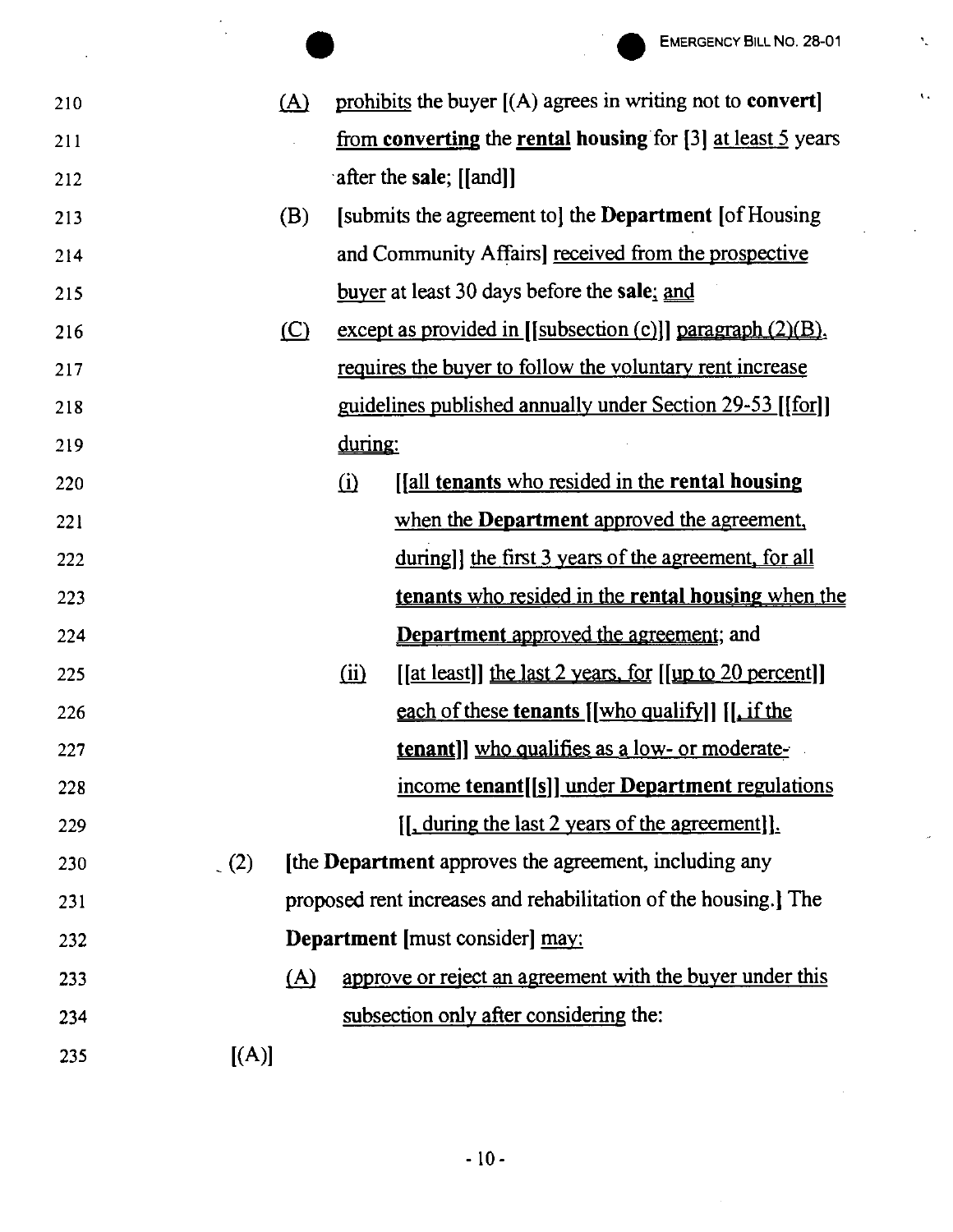| $\Omega$<br>236<br>any rehabilitation necessary to correct dangerous<br>237<br>defects;<br>238<br>[(B)]<br>239<br>tenants' ability to afford rent increases; and<br>(ii)<br>240<br>[C]<br>241<br>(iii)<br>242<br>housing in the County $[[.]]$ .<br>243<br>The County Executive must adopt regulations under method (2) to<br>244<br>implement this Section, including criteria for evaluation of 3-year<br>245<br>246<br>247<br>one-third of the <b>tenants</b> in any 12-month period.]<br>248<br>allow the buyer to increase rents above the limits in<br>(B)<br>249<br>250<br>a greater increase is justified by:<br>251<br>(i) unforeseen circumstances beyond the buyer's<br>252<br>control; or<br>253<br>necessary rehabilitation to the rental housing.<br>$\overline{ii}$<br>254<br>(3)<br>255<br>with the rent increase limits required by this [[Section]]<br>256<br>subsection.<br>257<br><u>(b)</u><br>258<br>first refusal for a sale:<br>259<br>under the terms of a bona fide mortgage or deed of trust;<br>(1)<br>260<br>to a mortgagee in lieu of foreclosure;<br>(2)<br>261<br>under a court order;<br>$\Omega$<br>262 |  |                                                                            |
|-------------------------------------------------------------------------------------------------------------------------------------------------------------------------------------------------------------------------------------------------------------------------------------------------------------------------------------------------------------------------------------------------------------------------------------------------------------------------------------------------------------------------------------------------------------------------------------------------------------------------------------------------------------------------------------------------------------------------------------------------------------------------------------------------------------------------------------------------------------------------------------------------------------------------------------------------------------------------------------------------------------------------------------------------------------------------------------------------------------------------------------------|--|----------------------------------------------------------------------------|
|                                                                                                                                                                                                                                                                                                                                                                                                                                                                                                                                                                                                                                                                                                                                                                                                                                                                                                                                                                                                                                                                                                                                           |  | EMERGENCY BILL NO. 28-01                                                   |
|                                                                                                                                                                                                                                                                                                                                                                                                                                                                                                                                                                                                                                                                                                                                                                                                                                                                                                                                                                                                                                                                                                                                           |  | physical condition of the rental housing, including                        |
|                                                                                                                                                                                                                                                                                                                                                                                                                                                                                                                                                                                                                                                                                                                                                                                                                                                                                                                                                                                                                                                                                                                                           |  |                                                                            |
|                                                                                                                                                                                                                                                                                                                                                                                                                                                                                                                                                                                                                                                                                                                                                                                                                                                                                                                                                                                                                                                                                                                                           |  |                                                                            |
|                                                                                                                                                                                                                                                                                                                                                                                                                                                                                                                                                                                                                                                                                                                                                                                                                                                                                                                                                                                                                                                                                                                                           |  |                                                                            |
|                                                                                                                                                                                                                                                                                                                                                                                                                                                                                                                                                                                                                                                                                                                                                                                                                                                                                                                                                                                                                                                                                                                                           |  |                                                                            |
|                                                                                                                                                                                                                                                                                                                                                                                                                                                                                                                                                                                                                                                                                                                                                                                                                                                                                                                                                                                                                                                                                                                                           |  |                                                                            |
|                                                                                                                                                                                                                                                                                                                                                                                                                                                                                                                                                                                                                                                                                                                                                                                                                                                                                                                                                                                                                                                                                                                                           |  | need to preserve low- and moderate-income rental                           |
|                                                                                                                                                                                                                                                                                                                                                                                                                                                                                                                                                                                                                                                                                                                                                                                                                                                                                                                                                                                                                                                                                                                                           |  |                                                                            |
|                                                                                                                                                                                                                                                                                                                                                                                                                                                                                                                                                                                                                                                                                                                                                                                                                                                                                                                                                                                                                                                                                                                                           |  |                                                                            |
|                                                                                                                                                                                                                                                                                                                                                                                                                                                                                                                                                                                                                                                                                                                                                                                                                                                                                                                                                                                                                                                                                                                                           |  |                                                                            |
|                                                                                                                                                                                                                                                                                                                                                                                                                                                                                                                                                                                                                                                                                                                                                                                                                                                                                                                                                                                                                                                                                                                                           |  | agreements and that limit any tenant displacement resulting from rent      |
|                                                                                                                                                                                                                                                                                                                                                                                                                                                                                                                                                                                                                                                                                                                                                                                                                                                                                                                                                                                                                                                                                                                                           |  | increases and rehabilitation during the term of the agreement to less than |
|                                                                                                                                                                                                                                                                                                                                                                                                                                                                                                                                                                                                                                                                                                                                                                                                                                                                                                                                                                                                                                                                                                                                           |  |                                                                            |
|                                                                                                                                                                                                                                                                                                                                                                                                                                                                                                                                                                                                                                                                                                                                                                                                                                                                                                                                                                                                                                                                                                                                           |  |                                                                            |
|                                                                                                                                                                                                                                                                                                                                                                                                                                                                                                                                                                                                                                                                                                                                                                                                                                                                                                                                                                                                                                                                                                                                           |  | paragraph (1)(C) only when the <b>Department</b> decides that              |
|                                                                                                                                                                                                                                                                                                                                                                                                                                                                                                                                                                                                                                                                                                                                                                                                                                                                                                                                                                                                                                                                                                                                           |  |                                                                            |
|                                                                                                                                                                                                                                                                                                                                                                                                                                                                                                                                                                                                                                                                                                                                                                                                                                                                                                                                                                                                                                                                                                                                           |  |                                                                            |
|                                                                                                                                                                                                                                                                                                                                                                                                                                                                                                                                                                                                                                                                                                                                                                                                                                                                                                                                                                                                                                                                                                                                           |  |                                                                            |
|                                                                                                                                                                                                                                                                                                                                                                                                                                                                                                                                                                                                                                                                                                                                                                                                                                                                                                                                                                                                                                                                                                                                           |  |                                                                            |
|                                                                                                                                                                                                                                                                                                                                                                                                                                                                                                                                                                                                                                                                                                                                                                                                                                                                                                                                                                                                                                                                                                                                           |  | The <b>Department</b> annually must verify the buyer's compliance          |
|                                                                                                                                                                                                                                                                                                                                                                                                                                                                                                                                                                                                                                                                                                                                                                                                                                                                                                                                                                                                                                                                                                                                           |  |                                                                            |
|                                                                                                                                                                                                                                                                                                                                                                                                                                                                                                                                                                                                                                                                                                                                                                                                                                                                                                                                                                                                                                                                                                                                           |  |                                                                            |
|                                                                                                                                                                                                                                                                                                                                                                                                                                                                                                                                                                                                                                                                                                                                                                                                                                                                                                                                                                                                                                                                                                                                           |  | Other exceptions. An owner also does not have to provide a right of        |
|                                                                                                                                                                                                                                                                                                                                                                                                                                                                                                                                                                                                                                                                                                                                                                                                                                                                                                                                                                                                                                                                                                                                           |  |                                                                            |
|                                                                                                                                                                                                                                                                                                                                                                                                                                                                                                                                                                                                                                                                                                                                                                                                                                                                                                                                                                                                                                                                                                                                           |  |                                                                            |
|                                                                                                                                                                                                                                                                                                                                                                                                                                                                                                                                                                                                                                                                                                                                                                                                                                                                                                                                                                                                                                                                                                                                           |  |                                                                            |
|                                                                                                                                                                                                                                                                                                                                                                                                                                                                                                                                                                                                                                                                                                                                                                                                                                                                                                                                                                                                                                                                                                                                           |  |                                                                            |

 $\mathcal{O}(\mathcal{O}_\mathcal{A})$  . The set of  $\mathcal{O}(\mathcal{O}_\mathcal{A})$ 

 $\bar{U}$ 

 $\hat{\mathcal{E}}$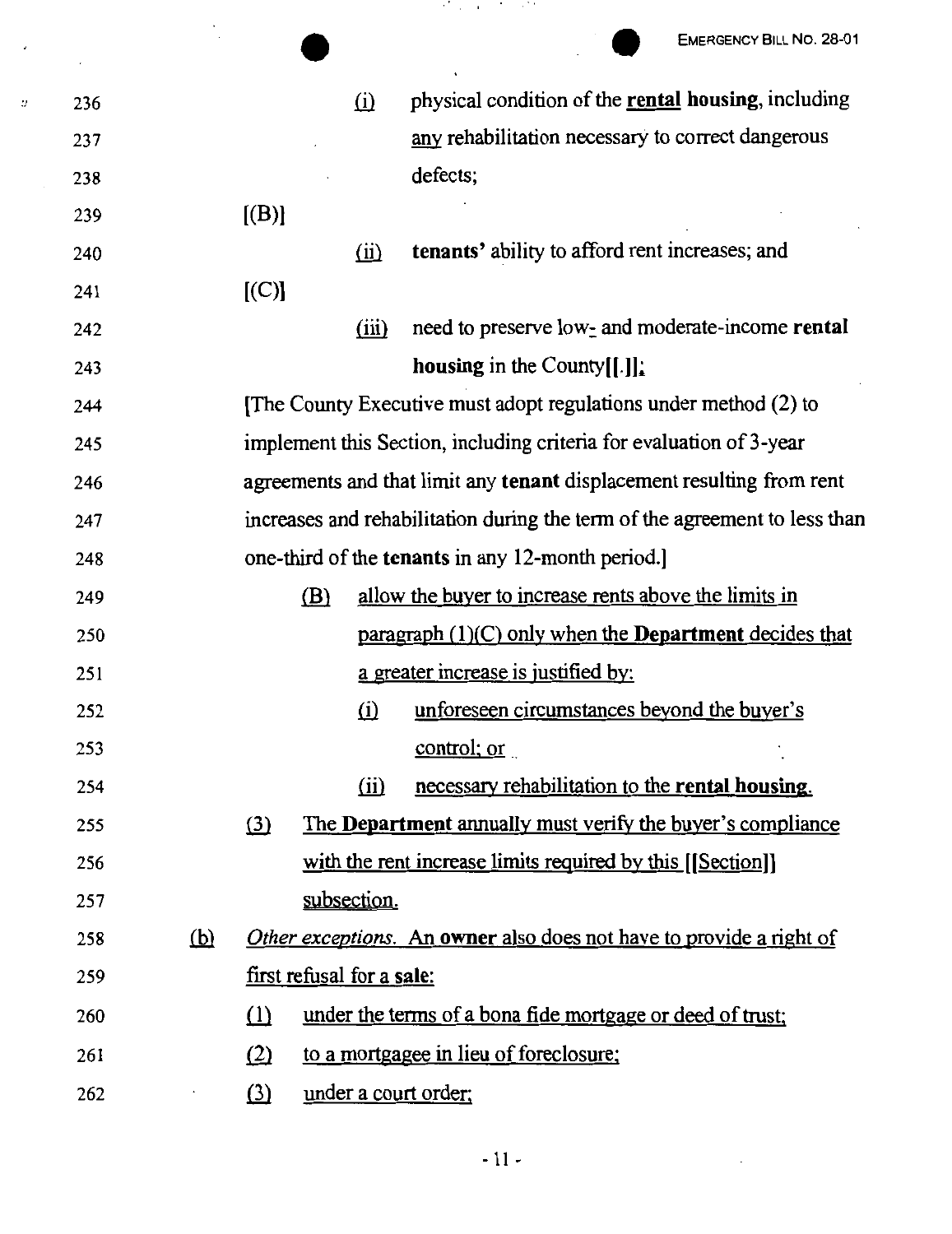$\ddot{\phantom{0}}$ 

 $\mathbb{C}$ 

 $\sim 10$ 

|     |              | <b>EMERGENCY BILL NO. 28-01</b>                                                     |
|-----|--------------|-------------------------------------------------------------------------------------|
| 263 |              | from one co-tenant to another co-tenant by operation of law;<br>$\left(4\right)$    |
| 264 |              | under a will or intestate distribution;<br><u>(5)</u>                               |
| 265 |              | to the State or a local government;<br><u>(6)</u>                                   |
| 266 |              | of a minority title interest;<br><u>(7)</u>                                         |
| 267 |              | of a mobile home park; or<br>(8)                                                    |
| 268 |              | of rental housing for which the initial building permit was issued<br>$\circled{2}$ |
| 269 |              | <u>after February 5, 1981.</u>                                                      |
| 270 | $53A-[4]6$ . | <b>Conversion of rental housing.</b>                                                |
| 271 | (a)          | <i>Notice of conversion.</i> An owner must [give a] not convert rental              |
| 272 |              | housing unless the owner notified each tenant in the rental housing                 |
| 273 |              | [60] at least $120$ days [written notice] before converting the building [in        |
| 274 |              | which the tenant lives]. [[During the]] Before renting to a prospective             |
| 275 |              | tenant during this 120-day period, the owner must [[not rent to a new               |
| 276 |              | tenant unless the owner has notified]] notify the prospective tenant                |
| 277 |              | about the conversion.                                                               |
| 278 | (b)          | <i>Termination of lease.</i> [After receiving] A tenant who receives a notice       |
| 279 |              | of <b>conversion</b> [, a <b>tenant</b> ] may terminate a lease without penalty [by |
| 280 |              | giving] at least 30 days after notifying the owner [30 days written                 |
| 281 |              | notice] in writing.                                                                 |
| 282 | (c)          | <b>Tenant</b> relocation assistance. The <b>owner</b> must [reimburse] pay a        |
| 283 |              | <b>tenant</b> for reasonable moving expenses by paying the tenant a                 |
| 284 |              | maximum of \$950 in relocation assistance equal to $[[two]]$ 2 months.              |
| 285 |              | rent if the tenant moves out of the rental housing within 180 days after            |
| 286 |              | [receiving a] the tenant received the notice of conversion required by              |
| 287 |              | subsection (a). [because:                                                           |
| 288 |              | the housing is changing to a nonresidential use;<br>(1)                             |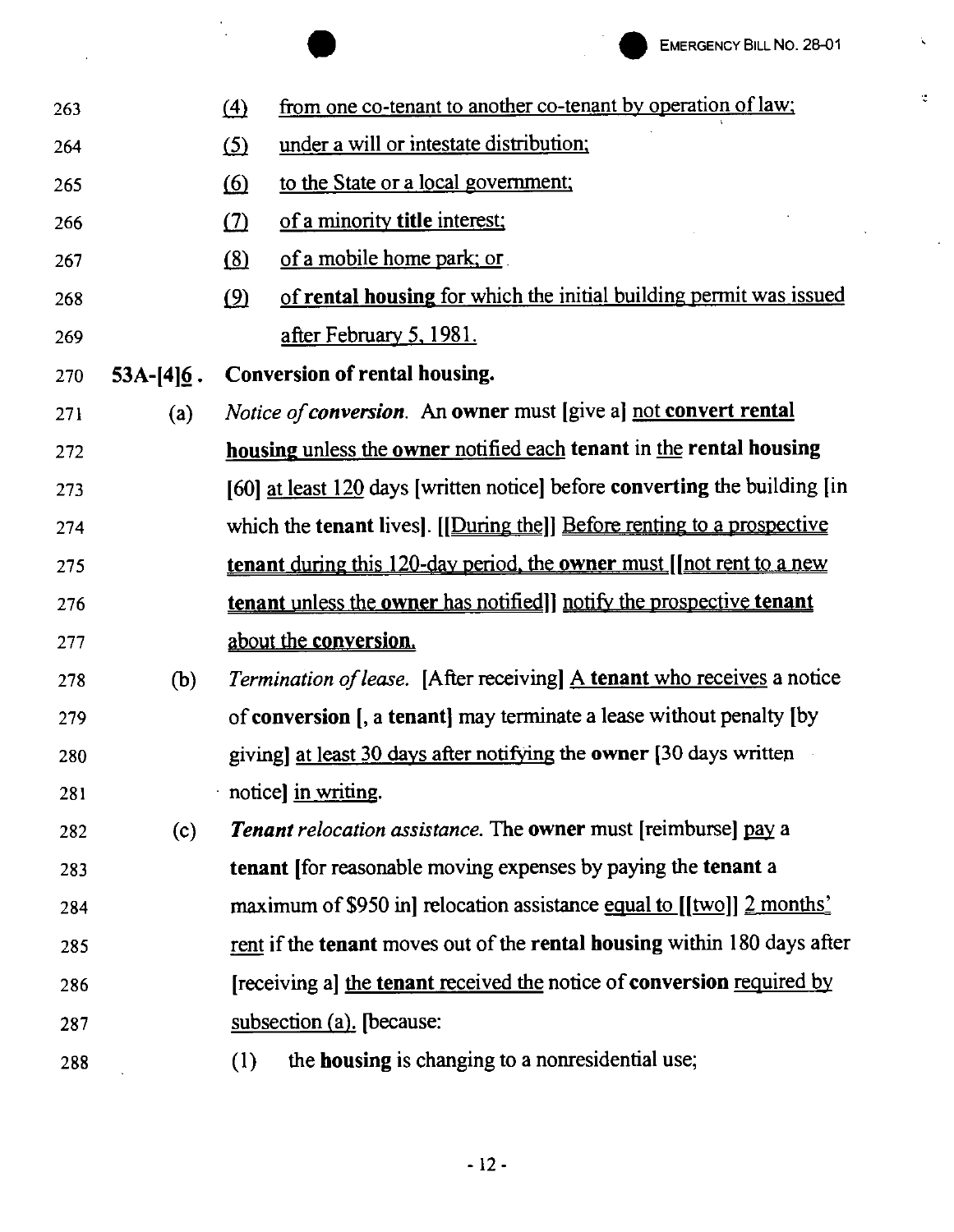|     |         |                    | <b>EMERGENCY BILL NO. 28-01</b>                                            |
|-----|---------|--------------------|----------------------------------------------------------------------------|
|     |         |                    |                                                                            |
| 289 |         | (2)                | at least one-third of the housing is being demolished in a                 |
| 290 |         |                    | 12-month period.                                                           |
| 291 |         | (3)                | the tenant determines they cannot afford a proposed rent                   |
| 292 |         |                    | increase; or                                                               |
| 293 |         | (4)                | the tenant must leave a unit during rehabilitation and no                  |
| 294 |         |                    | comparable unit in the housing is available for the tenant's use.          |
| 295 |         |                    | The tenant must give the owner reasonable proof of moving expenses         |
| 296 |         |                    | paid by the tenant before receiving relocation assistance, except that the |
| 297 |         |                    | owner must pay a low-income tenant \$475 before the tenant moves as        |
| 298 |         |                    | an advance against the tenant's relocation assistance.]                    |
| 299 |         |                    | The owner must pay the relocation assistance not more than 10 days         |
| 300 |         |                    | after the owner received the tenant's notice of termination under          |
| 301 |         | subsection (b).    |                                                                            |
| 302 | (d)     |                    | The County Executive must adopt regulations under method (2) to            |
| 303 |         |                    | implement this Section.                                                    |
| 304 | [53A-5. | <b>Exemptions.</b> |                                                                            |
| 305 |         |                    | [This Chapter does not apply to a sale:                                    |
| 306 | (a)     |                    | made under the terms of a bona fide mortgage or deed of trust;             |
| 307 | (b)     |                    | to a mortgagee in lieu of foreclosure;                                     |
| 308 | (c)     |                    | under a court order;                                                       |
| 309 | (d)     |                    | from one cotenant to another cotenant by operation of law;                 |
| 310 | (e)     |                    | under a will or intestate distribution;                                    |
| 311 | (f)     |                    | to a municipal, county, or state government;                               |
| 312 | (g)     |                    | of a minority title interest;                                              |
| 313 | (h)     |                    | of a mobile home park; or                                                  |
| 314 | (i)     |                    | of rental housing for which the initial building permit was issued after   |
| 315 |         |                    | February 5, 1981.                                                          |

 $\star$  J

 $\mathcal{A}$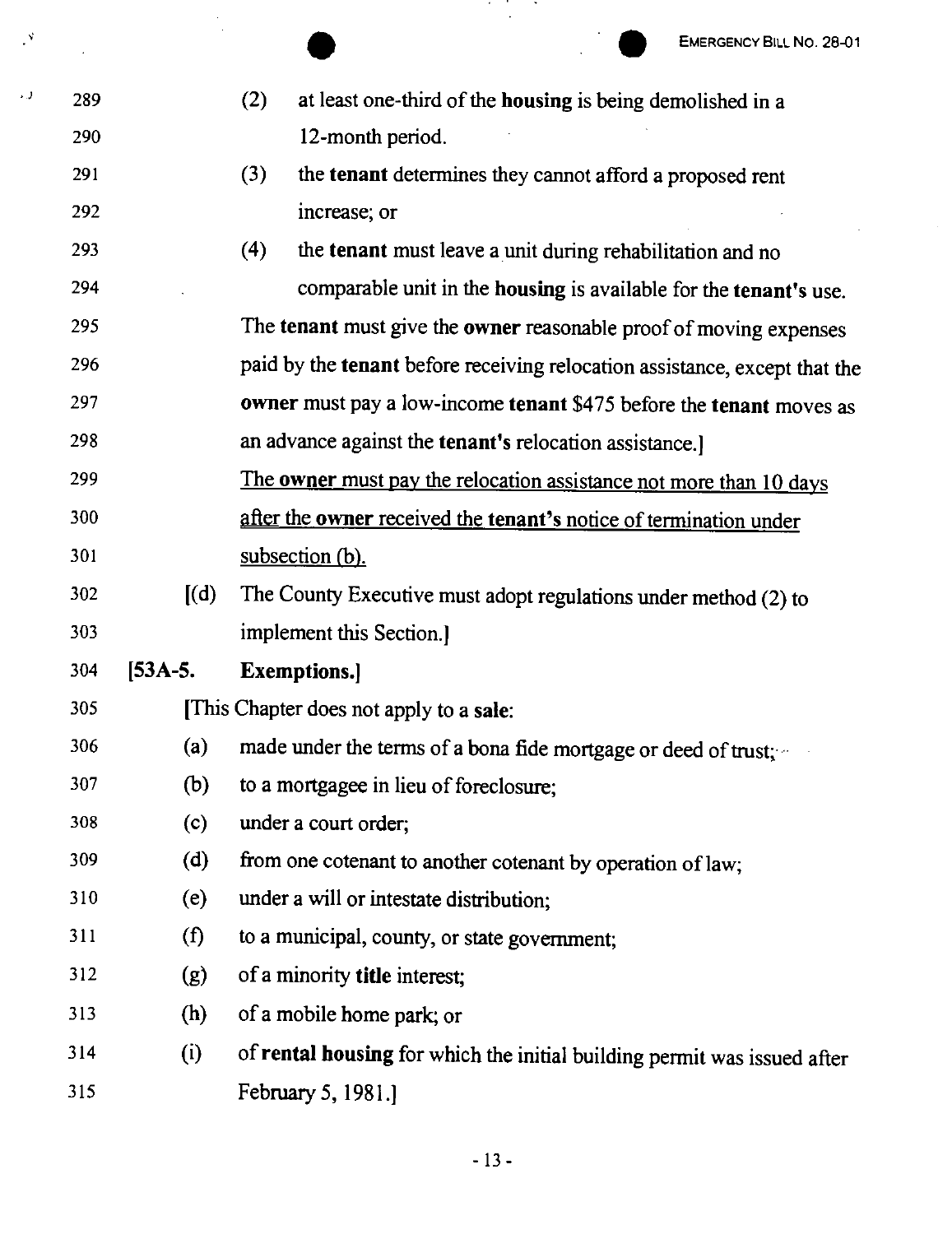$\hat{\mathbf{v}}_{\perp}$ 

 $\mathbf{C}_\bullet$ 

|     |                                                                                              | <b>EMERGENCY BILL NO. 28-01</b>                                                  |  |  |  |  |  |
|-----|----------------------------------------------------------------------------------------------|----------------------------------------------------------------------------------|--|--|--|--|--|
| 316 | $53A-[6]7.$                                                                                  | Certificate of compliance.                                                       |  |  |  |  |  |
| 317 |                                                                                              | [On receipt of satisfactory proof of compliance, the] The Department [of         |  |  |  |  |  |
| 318 |                                                                                              | Housing and Community Affairs] must issue a certificate of compliance for rental |  |  |  |  |  |
| 319 | housing to the owner, the buyer, or any other interested party, in a form appropriate        |                                                                                  |  |  |  |  |  |
| 320 | for recordation in the land records, [certifying] when the Department determines             |                                                                                  |  |  |  |  |  |
| 321 | that the requirements of this Chapter [are] have been satisfied [with respect to the         |                                                                                  |  |  |  |  |  |
| 322 | <b>rental housing</b> . [A] The certificate [of compliance] is conclusive evidence [that the |                                                                                  |  |  |  |  |  |
| 323 |                                                                                              | requirements of of compliance with this Chapter [have been satisfied].           |  |  |  |  |  |
| 324 | $53A-[7]8.$                                                                                  | Complaints.                                                                      |  |  |  |  |  |
| 325 | (a)                                                                                          | Complaints to Department of Housing and Community Affairs]. Any                  |  |  |  |  |  |
| 326 |                                                                                              | person [subjected to a practice made unlawful in] harmed by an owner, buyer,     |  |  |  |  |  |
| 327 |                                                                                              | tenant organization, or any other person who violates this Chapter may file a    |  |  |  |  |  |
| 328 |                                                                                              | written complaint with the Department. [of Housing and Community Affairs. The    |  |  |  |  |  |
| 329 | Department has all of the powers and duties granted it in Chapter 11 to respond to a         |                                                                                  |  |  |  |  |  |
| 330 |                                                                                              | complaint filed under this Chapter.                                              |  |  |  |  |  |
| 331 | [(b)]                                                                                        | Other legal rights. This Chapter does not limit a person from exercising         |  |  |  |  |  |
| 332 |                                                                                              | any other legal right available to that person.                                  |  |  |  |  |  |
| 333 | <u>53A-9.</u>                                                                                | <b>Enforcement.</b>                                                              |  |  |  |  |  |
| 334 | (a)                                                                                          | The Department may enforce this Chapter by:                                      |  |  |  |  |  |
| 335 |                                                                                              | $\Omega$<br>investigating any alleged violation;                                 |  |  |  |  |  |
| 336 |                                                                                              | $\sqrt{2}$<br>issuing a summons or subpoena to compel the attendance of a        |  |  |  |  |  |
| 337 |                                                                                              | person or the production of documents or other evidence;                         |  |  |  |  |  |
| 338 |                                                                                              | enjoining a violation;<br>$\Omega$                                               |  |  |  |  |  |
| 339 |                                                                                              | $\Delta$<br><u>revoking a rental license issued under Chapter 29;</u>            |  |  |  |  |  |
| 340 |                                                                                              | <u>(ර)</u><br>reporting a violation to any other appropriate government agency;  |  |  |  |  |  |
| 341 |                                                                                              | [[(5)]]                                                                          |  |  |  |  |  |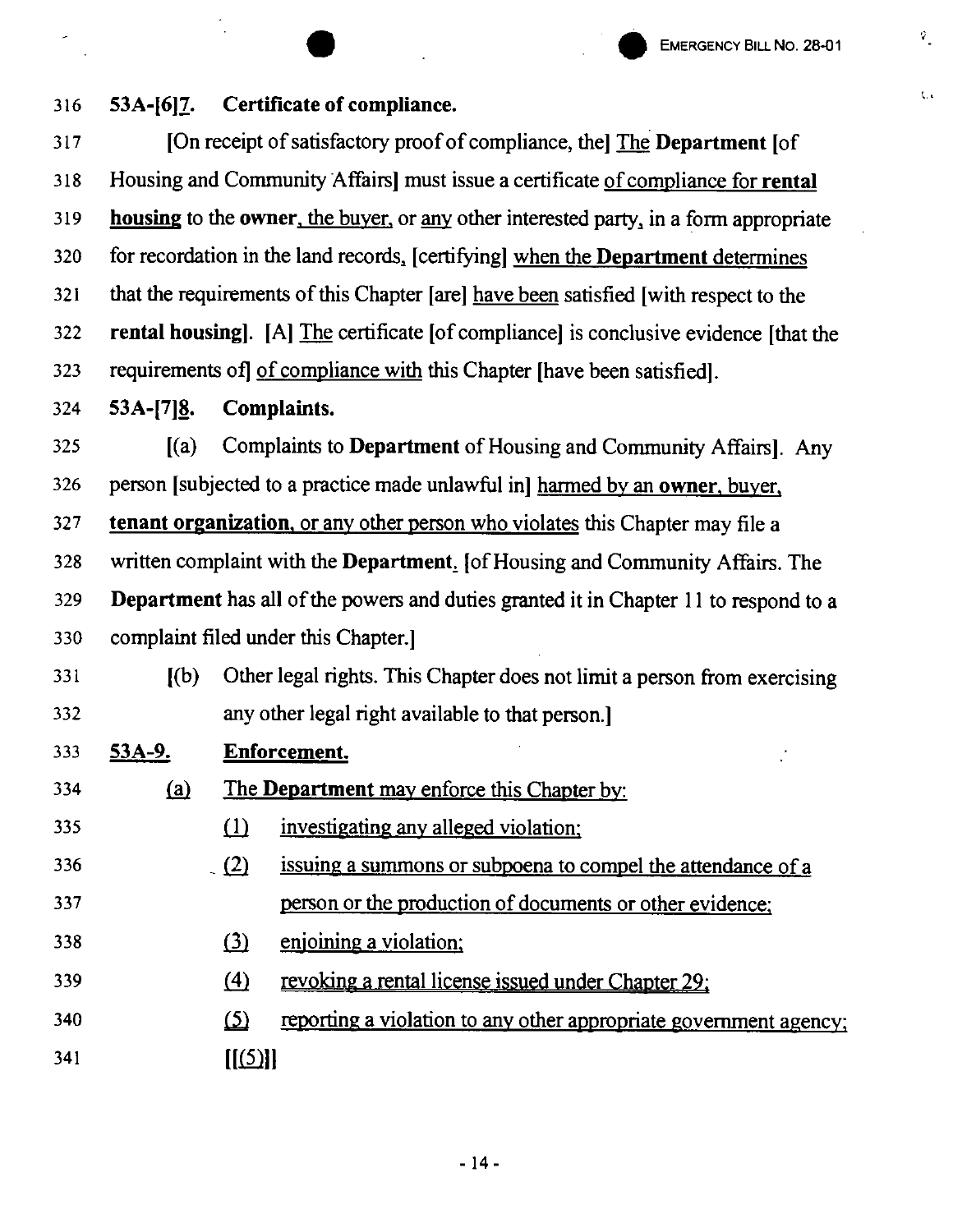$\cdot$ 

|     |            |                | <b>EMERGENCY BILL NO. 28-01</b>                                       |
|-----|------------|----------------|-----------------------------------------------------------------------|
| 342 | 6          |                | informal conciliation between a complainant and an alleged            |
| 343 |            | violator:      |                                                                       |
| 344 | [[6]]      |                |                                                                       |
| 345 | (7)        |                | dismissing a complaint when the Director of the Department            |
| 346 |            |                | determines that there is insufficient evidence of a violation;        |
| 347 | [[(7)]]    |                |                                                                       |
| 348 | $\Omega$   |                | obtaining injunctive or other appropriate judicial relief, such as an |
| 349 |            | order to:      |                                                                       |
| 350 |            | (A)            | require compliance with a summons or a subpoena;                      |
| 351 |            | (B)            | require an alleged violator or witness to attend a                    |
| 352 |            |                | <b>Department</b> meeting or other proceeding concerning the          |
| 353 |            |                | alleged violation;                                                    |
| 354 |            | $\circ$        | require production of documents or other evidence;                    |
| 355 |            | (D)            | require transfer of documents or other evidence to the                |
| 356 |            |                | Court; or                                                             |
| 357 |            | (E)            | prohibit the destruction of documents or other evidence;              |
| 358 | $[$ [(8)]] |                |                                                                       |
| 359 | $\Omega$   |                | recovering costs and fees of an investigation or a lawsuit if the     |
| 360 |            |                | <b>Department</b> finds a violation occurred, and prevails in any     |
| 361 |            | <u>appeal;</u> |                                                                       |
| 362 | [[(9)]]    |                |                                                                       |
| 363 | (10)       |                | ordering any appropriate financial, legal, or equitable relief to a   |
| 364 |            |                | tenant or tenant organization injured by a violation of this          |
| 365 |            | <u>Chapter</u> |                                                                       |
| 366 | (11)       |                | any other applicable enforcement action that the Department           |
| 367 |            |                | could take to enforce a violation of Chapter 11 (Consumer             |

• *.I* 

l,

 $\sim$   $^{\circ}$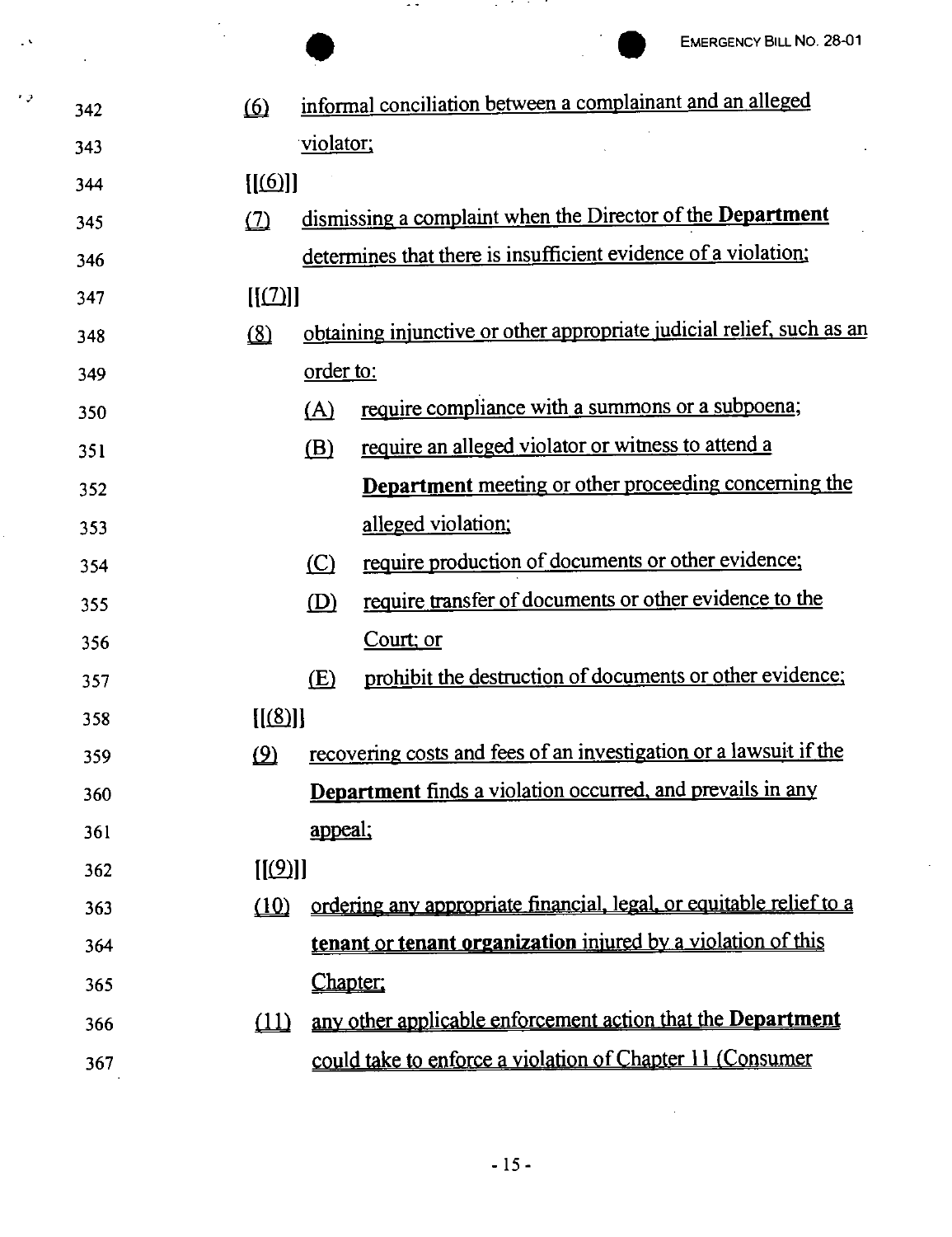$\mathbf{v}_{\mathrm{in}}$ 

 $\mathfrak{C}^{\mathcal{A}}$ 

|     |                                                                                    |        | <b>EMERGENCY BILL NO. 28-01</b>                                                               |  |  |
|-----|------------------------------------------------------------------------------------|--------|-----------------------------------------------------------------------------------------------|--|--|
| 368 |                                                                                    |        | <u>Protection) or Chapter 29 (Landlord-Tenant Relations), under the</u>                       |  |  |
| 369 |                                                                                    |        | procedure provided in the respective Chapter;                                                 |  |  |
| 370 |                                                                                    | (12)   | developing, conducting, or assisting in educational and                                       |  |  |
| 371 |                                                                                    |        | information programs concerning the requirements of this                                      |  |  |
| 372 |                                                                                    |        | Chapter; and                                                                                  |  |  |
| 373 |                                                                                    | [(10)] |                                                                                               |  |  |
| 374 |                                                                                    | (13)   | adopting regulations to implement this Chapter.                                               |  |  |
| 375 | (b)                                                                                |        | Any sale of rental housing in violation of this Chapter is void.                              |  |  |
| 376 | $\Omega$                                                                           |        | This Chapter does not limit any other legal right available to a <b>person</b> .              |  |  |
| 377 | 53A-[8]10.                                                                         |        | [Penalty for violation] Penalties.                                                            |  |  |
| 378 |                                                                                    |        | [Any] $\underline{A}$ violation of this Chapter or a regulation adopted under this Chapter is |  |  |
| 379 |                                                                                    |        | a class A violation. [Any sale of in violation of this Chapter is void. The County            |  |  |
| 380 |                                                                                    |        | Attorney may seek injunctive or other appropriate court orders to enforce this                |  |  |
| 381 | Chapter.] A violation may be punished as a separate violation for each unit in the |        |                                                                                               |  |  |
| 382 |                                                                                    |        | rental housing affected by the violation for each day the violation exists.                   |  |  |
| 383 |                                                                                    |        | 53A-[9]11. Annual reports to the Council.                                                     |  |  |
| 384 |                                                                                    |        | By February 1 of each year, the County Executive must report to the Council                   |  |  |
| 385 |                                                                                    |        | on activities under this Chapter for the prior calendar year, including:                      |  |  |
| 386 | (a)                                                                                |        | [offers] any offer of a right of first refusal received by the County;                        |  |  |
| 387 | (b)                                                                                |        | [3-year agreements] any agreement not to convert that the Department                          |  |  |
| 388 |                                                                                    |        | approved; and                                                                                 |  |  |
| 389 | (c)                                                                                |        | <b>conversion</b> of <b>rental housing</b> in the County.                                     |  |  |
| 390 | [53A-10. Sunset date.]                                                             |        |                                                                                               |  |  |
| 391 | [Sections 53A-1 through 53A-9 are not effective after June 30, 2002.]              |        |                                                                                               |  |  |